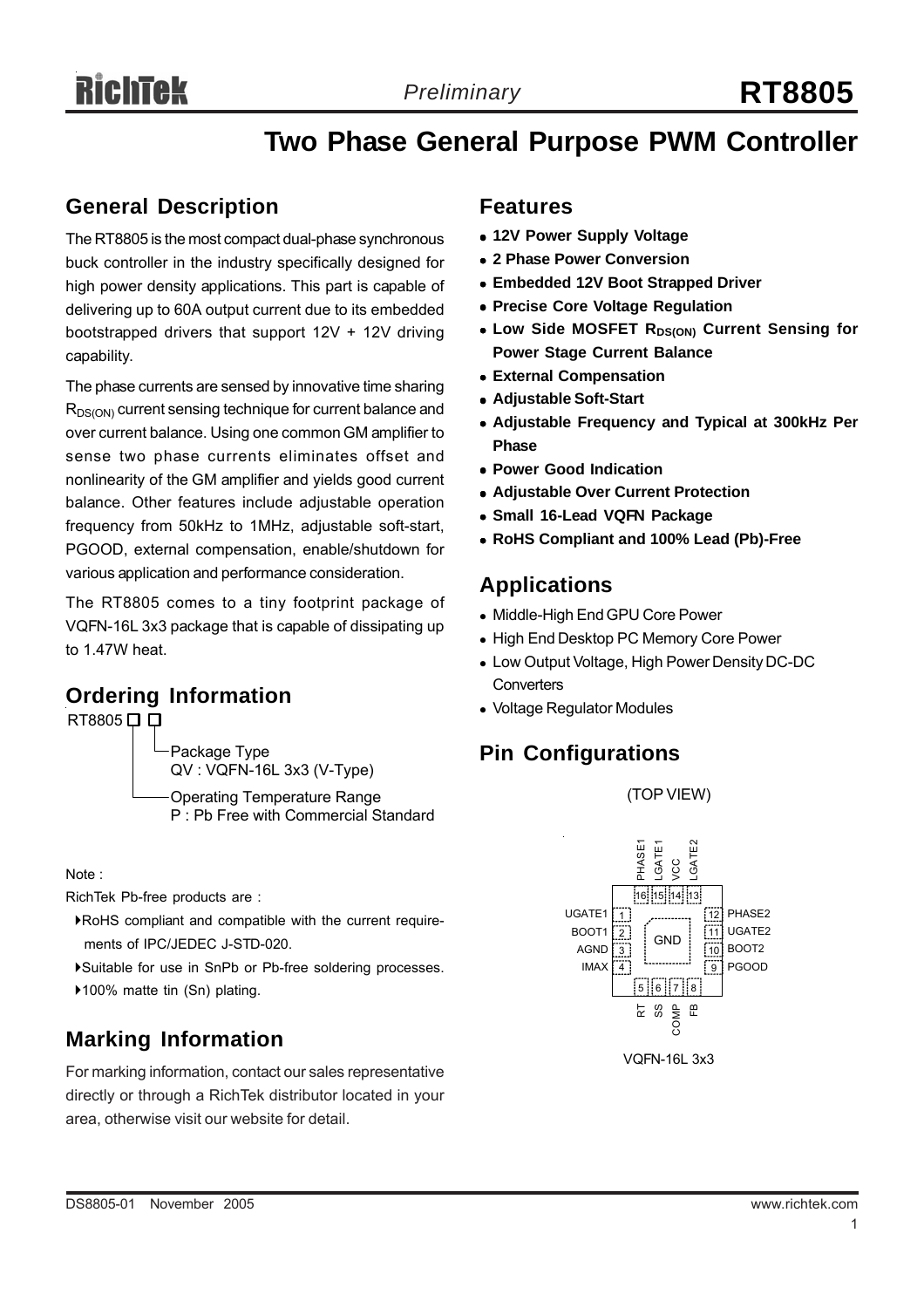## **Typical Application Circuit**



## **Function Block Diagram**

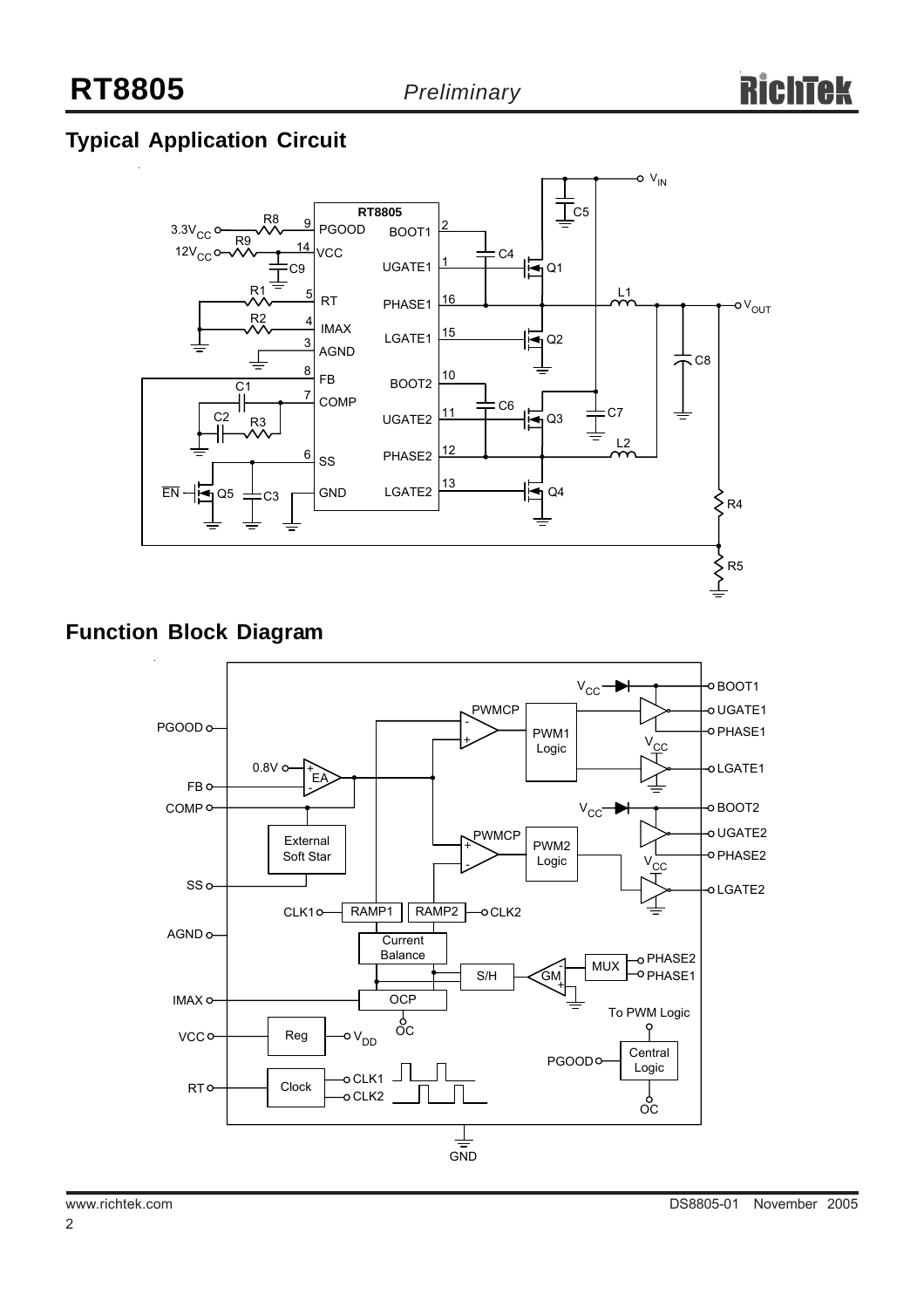## **Functional Pin Description**

#### **UGATE1 (Pin 1), UGATE2 (Pin 11)**

Upper Gate Drive. These pins drive the gates of the highside **MOSFETS** 

#### **BOOT1 (Pin 2), BOOT2 (Pin 10)**

Bootstrap Power Pin. These pins power the high-side MOSFET drivers. Connect These pins to the junctions of the bootstrap capacitors.

#### **AGND (Pin 3)**

Chip Analog Ground.

#### **IMAX (Pin 4)**

Maximum Current Setting. This pin sets the current limiting level. Connect this pin with resistor to ground to set the current limit.

#### **RT (Pin 5)**

Timing Resistor. Connect a resistor from RT to AGND to set the clock frequency.

#### **SS (Pin 6)**

Soft-Start Pin. This pin provides soft-start function for controller. The COMP voltage of the converter follows the ramping voltage on the SS pin.

#### **COMP (Pin 7)**

Compensation Pin. This pin is output node of the error amplifier.

#### **FB (Pin 8)**

Feedback Pin. This pin is negative input pin of the error amplifier.

#### **PGOOD (Pin 9)**

Power Good. PGOOD is an open drain output used to indicate the status of the voltages on SS pin and FB pin. PGOOD will go high impedance when SS > 3.7V and FB > 0.6V.

#### **LGATE1 (Pin 15), LGATE2 (Pin 13)**

Lower Gate Drive. These pins drive the gate of the lowside MOSFETs.

#### **PHASE1 (Pin 16), PHASE2 (Pin 12)**

These pins are return nodes of the high-side driver. Connect These pins to high-side MOSFET sources together with the low-side MOSFET drains and the inductors.

#### **VCC (Pin 14)**

The VCC pin is the external 12V power. Internal 5V power  $(V_{DD})$  is regulated from this pin. This pin also powers the low side MOSFETS drivers.

#### **GND (Exposed Pad)**

Exposed pad should be soldered to PCB board and connected to GND.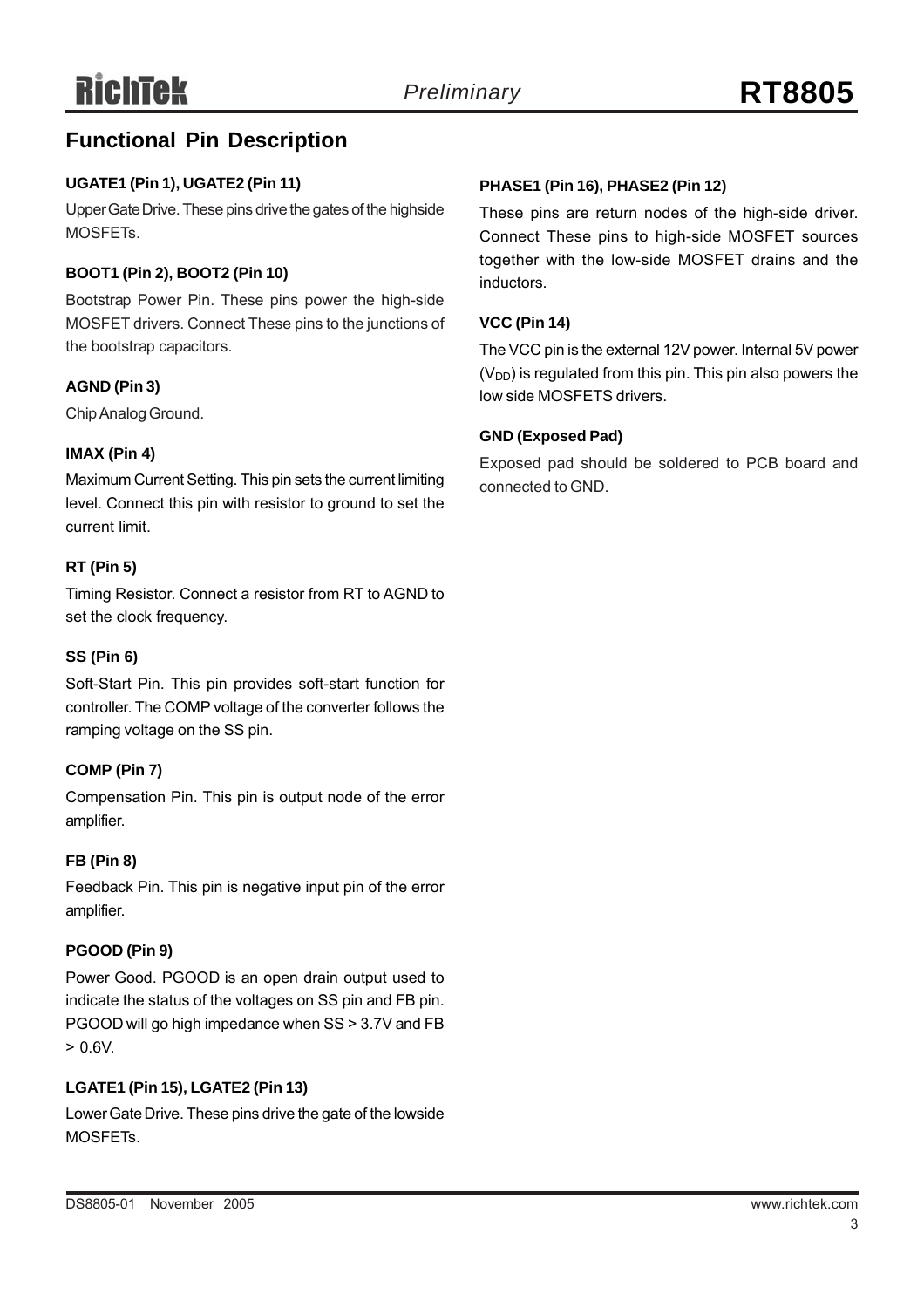

## **Absolute Maximum Ratings** (Note 1)

| $\bullet$ PHASE to GND                         |  |
|------------------------------------------------|--|
|                                                |  |
|                                                |  |
|                                                |  |
| • BOOT to GND                                  |  |
|                                                |  |
|                                                |  |
|                                                |  |
| • Power Dissipation, $P_D @ T_A = 25^{\circ}C$ |  |
|                                                |  |
| • Package Thermal Resistance (Note 4)          |  |
|                                                |  |
|                                                |  |
|                                                |  |
| • ESD Susceptibility (Note 2)                  |  |
|                                                |  |
|                                                |  |

## **Recommended Operating Conditions** (Note 3)

## **Electrical Characteristics**

( $V_{IN}$  = 12V,  $T_A$  = 25°C, unless otherwise specified)

| <b>Parameter</b>              | Symbol       | <b>Test Conditions</b> | Min   | <b>Typ</b> | <b>Max</b> | <b>Units</b> |  |
|-------------------------------|--------------|------------------------|-------|------------|------------|--------------|--|
| <b>Supply Input</b>           |              |                        |       |            |            |              |  |
| Power Supply Voltage          | $V_{\rm CC}$ |                        | $- -$ | 12         | 15         | V            |  |
| Power On Reset                | $V_{\rm CC}$ |                        | 5.4   | 5.9        | 6.5        | V            |  |
| Power On Reset Hysteresis     |              |                        | --    | 0.3        | --         | V            |  |
| Power Supply Current          | <b>I</b> vcc | $V_{SS} = 0V$          | --    | 10         | --         | mA           |  |
| <b>Soft Start</b>             |              |                        |       |            |            |              |  |
| <b>Soft Start Current</b>     | lss          |                        | 8     | 10         | 15         | μA           |  |
| <b>Oscillator</b>             |              |                        |       |            |            |              |  |
| <b>Free Running Frequency</b> | fosc         | $RT = 33k\Omega$       | 255   | 300        | 345        | kHz          |  |
| <b>Frequency Variation</b>    |              |                        | $-15$ | $-$        | 15         | $\%$         |  |
| <b>Frequency Range</b>        |              |                        | 50    | 300        | 1000       | kHz          |  |
| Maximum Duty Cycle            |              |                        | 70    | 75         | 80         | $\%$         |  |

*To be continued*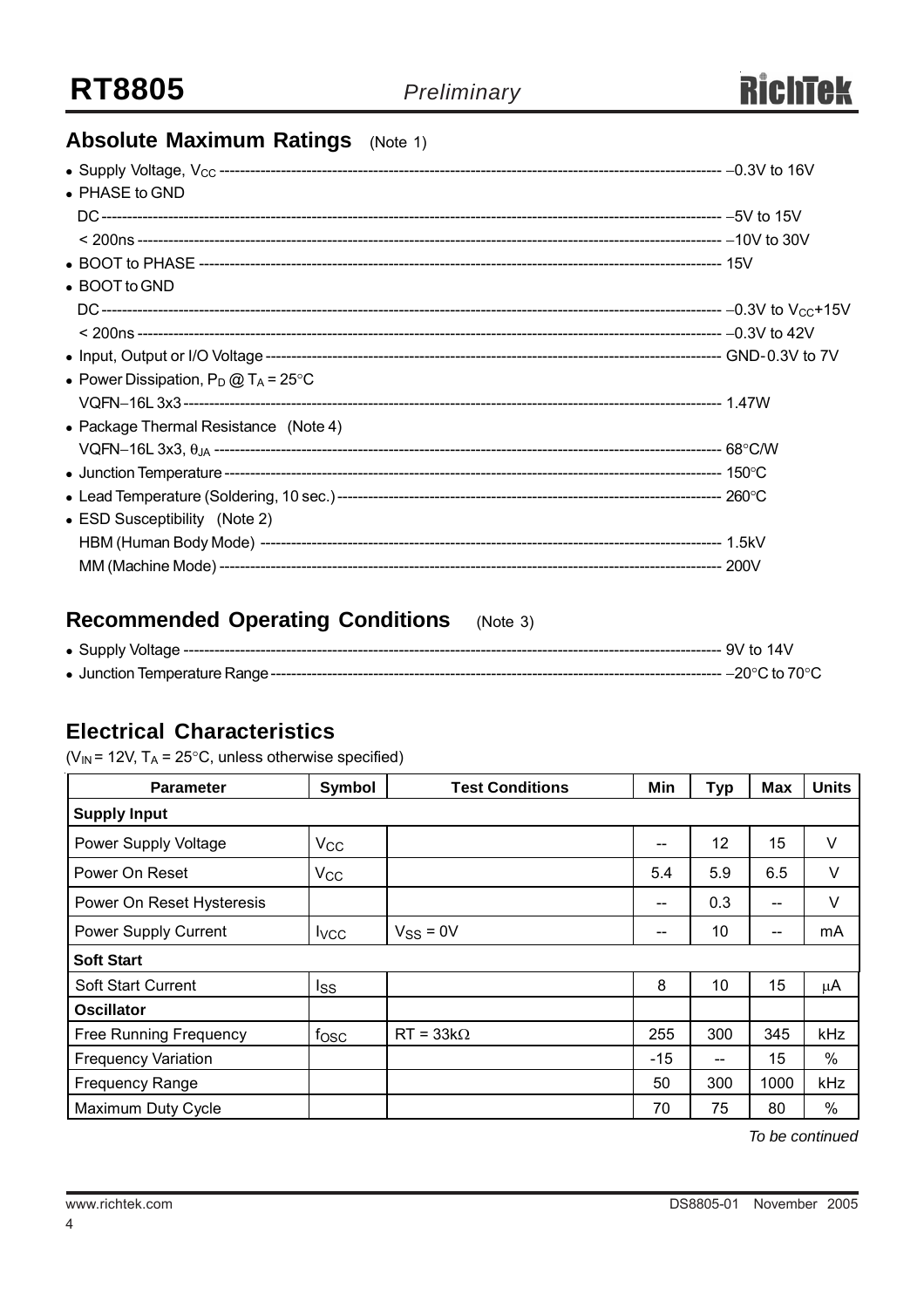**RichTek** 

| <b>Parameter</b>                  | Symbol             | <b>Test Conditions</b>  | Min                      | <b>Typ</b>     | <b>Max</b>               | <b>Units</b> |  |
|-----------------------------------|--------------------|-------------------------|--------------------------|----------------|--------------------------|--------------|--|
| <b>Reference Voltage</b>          |                    |                         |                          |                |                          |              |  |
| Feedback Voltage                  | $V_{FB}$           | $V_{FR} = 0.8V$         | 0.784                    | 0.8            | 0.816                    | V            |  |
| <b>Error Amplifier</b>            |                    |                         |                          |                |                          |              |  |
| DC Gain                           |                    |                         | 60                       | 70             | $-$                      | dB           |  |
| <b>Gain-Bandwidth Product</b>     | <b>GBW</b>         | $C_{\text{LOAD}} = 5pF$ | 6                        | 10             | $\overline{\phantom{a}}$ | <b>MHz</b>   |  |
| Trans-conductance                 | <b>GM</b>          | $R_{LOAD} = 20k\Omega$  | 600                      | 660            | --                       | μA/V         |  |
| MAX Current (Source & Sink)       | <b>ICOMP</b>       | $V_{COMP} = 2.5V$       | 300                      | 360            | --                       | $\mu$ A      |  |
| <b>Current Sense GM Amplifier</b> |                    |                         |                          |                |                          |              |  |
| <b>OC</b>                         | <b>VPHASE</b>      | $R_{IMAX} = 33k\Omega$  | $\overline{\phantom{a}}$ | $-220$         | $\overline{a}$           | mV           |  |
| <b>Gate Driver</b>                |                    |                         |                          |                |                          |              |  |
| Maximum Upper Drive Source        | <b>IUGATE(MAX)</b> | $BOOT - PHASE = 12V$    | 1                        | $-$            |                          | A            |  |
| <b>Upper Drive Sink</b>           | RUGATE             | $V_{UGATE} = 1V$        | --                       | 3.5            | 7                        | Ω            |  |
| Maximum Lower Drive Source        | LGATE(MAX)         | $PV_{CC} = 12V$         | 1                        | --             |                          | A            |  |
| <b>Lower Drive Sink</b>           | RLGATE             | $V_{LGATE} = 1V$        | --                       | $\overline{2}$ | 4                        | Ω            |  |
| <b>Protection</b>                 |                    |                         |                          |                |                          |              |  |
| <b>Under Voltage Protection</b>   |                    |                         | 0.55                     | 0.6            | 0.65                     | V            |  |
| <b>Power Sequence</b>             |                    |                         |                          |                |                          |              |  |
| Power Good Threshold              |                    |                         | 3.4                      | 3.7            | 4                        | $\vee$       |  |
| Power Good Sink Capability (4mA)  |                    |                         | $-$                      | 0.05           | 0.2                      | $\vee$       |  |

**Note 1.** Stresses listed as the above "Absolute Maximum Ratings" may cause permanent damage to the device. These are for stress ratings. Functional operation of the device at these or any other conditions beyond those indicated in the operational sections of the specifications is not implied. Exposure to absolute maximum rating conditions for extended periods may remain possibility to affect device reliability.

**Note 2.** Devices are ESD sensitive. Handling precaution recommended.

**Note 3.** The device is not guaranteed to function outside its operating conditions.

**Note 4.** θ<sub>JA</sub> is measured in the natural convection at T<sub>A</sub> = 25°C on a low effective thermal conductivity test board of JEDEC 51-3 thermal measurement standard.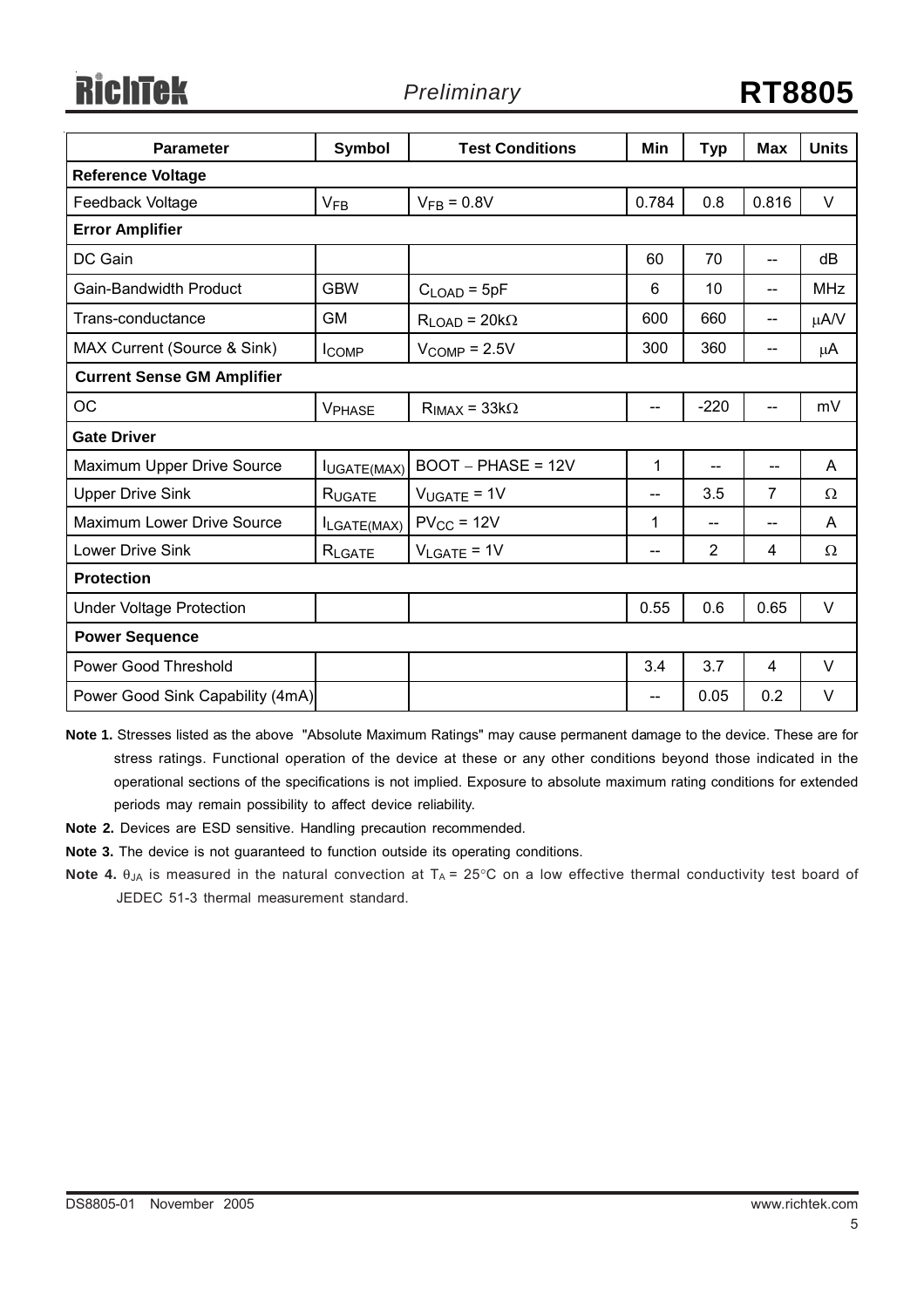

## **Typical Operating Characteristics**











Time (100ns/Div)

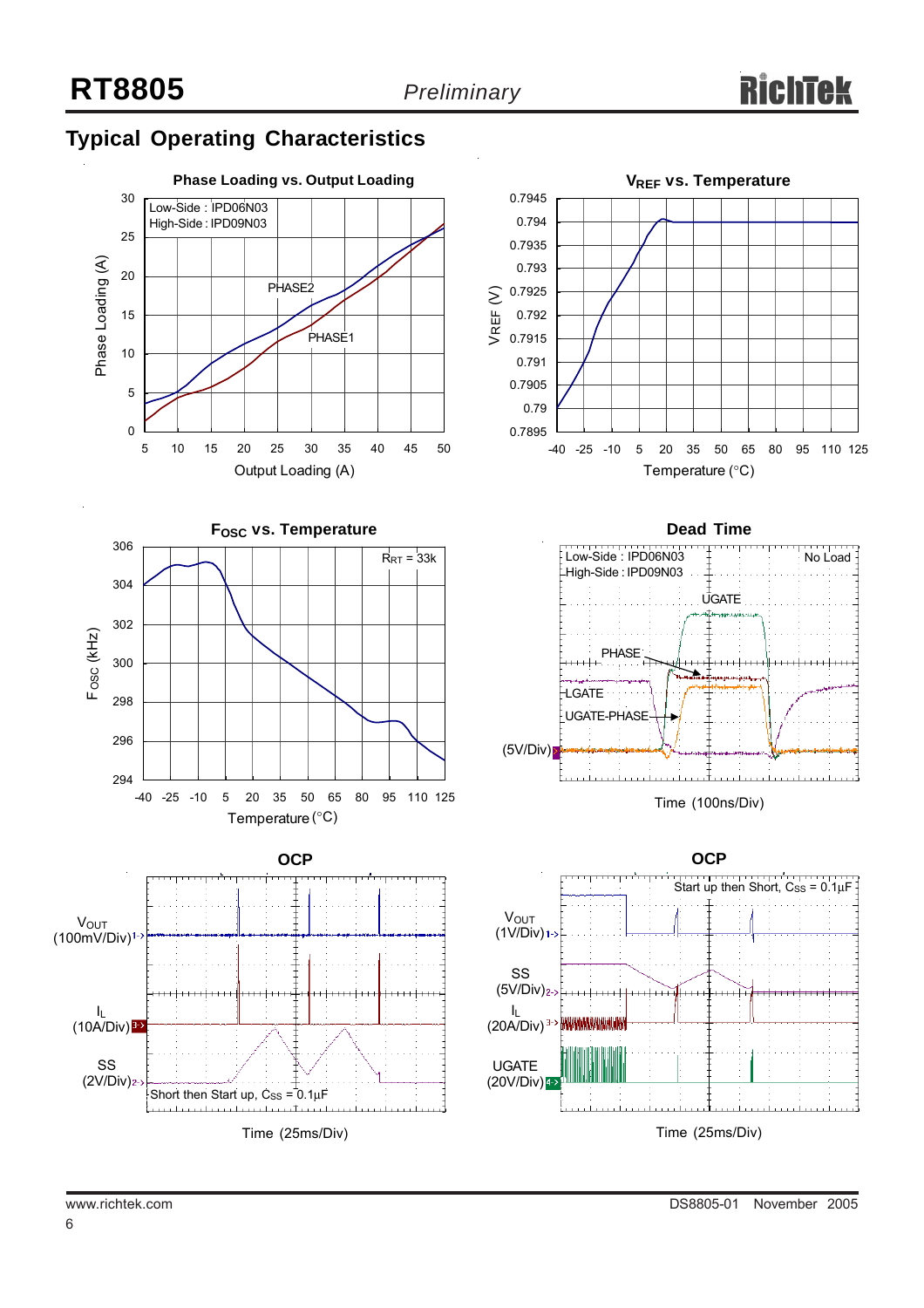## *Preliminary* **RT8805**

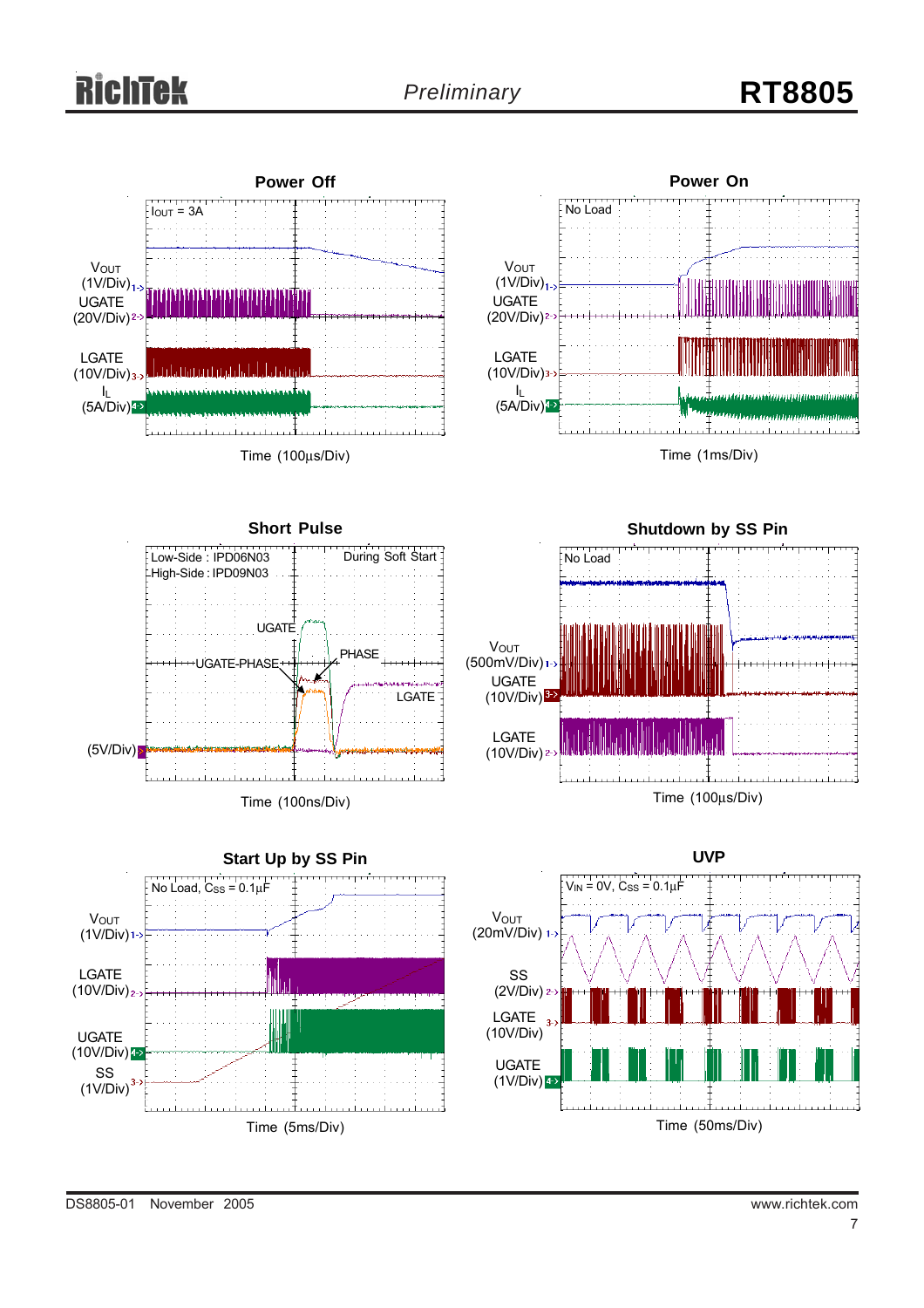## **Applications Information**

#### **Power On Reset**

RT8805 operates with input voltage at VCC pin ranging from 5.9V to 15V. An internal linear regulator regulates the input voltage to 5V for internal control circuit use. The POR (power on reset) circuitry monitors the supply voltage to make sure the supply voltage is high enough for RT8805 normal work. When the regulated power exceeds 4.2V typically, the RT8805 releases the reset state and works according to the setting. Once the regulated voltage is lower than 4.0V, POR circuitry resets the chip. Hysteresis between the rising and falling thresholds assure that once enabled, the RT8805 will not inadvertently turn off unless the bias voltage drops substantially (see *Electrical Specifications*).

#### **Enable, Soft Start and Power Good**

Once POR releases, the RT8805 begins its soft start cycle as shown in Figure 1. A 10μA source current charges the capacitor C<sub>SS</sub> connected to SS to control the soft start behavior of RT8805. During soft start, SS voltage increases linearly and clamps the error amplifier output. Duty cycle and output voltage increase accordingly. The soft start limits inrush current from input capacitors.

The RT8805 regards SS pin voltage higher than 3.7V as the end of soft start cycle. Then RT8805 trip PGOOD to high impedance if no fault occurs indicating power good. The SS pin also act as the timer during OCP and UVP hiccup as described in the later sections.





#### **Frequency setting**

The converter switching frequency is programmed by connecting a resistor from the RT pin to GND. Figure 2 illustrates switching frequency vs.  $R_{RT}$ .



Figure 2. Switching Frequency vs. R<sub>RT.</sub>

#### **Voltage Control**

The voltage control loop consists of error amplifier, multiphase pulse width modulator, drivers and power components. As conventional voltage mode PWM controller, the output voltage is locked at the positive input of error amplifier and the error signal is used as the control signal of pulse width modulator. The PWM signals of different channels are generated by comparison of EA output and split-phase sawtooth wave. Power stage transforms  $V_{IN}$  to output by PWM signal on-time ratio.

#### **Current Sensing Setting**

RT8805 senses the current of low side MOSFET in each synchronous rectifier when it is conducting for channel current balance and OCP detecting. The multiplexer and sensing GM amplifier converts the voltage on the sense component (can be a sense resistor or the  $R_{DS(ON)}$  of the low side MOSFET) to current signal into internal circuit (see Figure 3).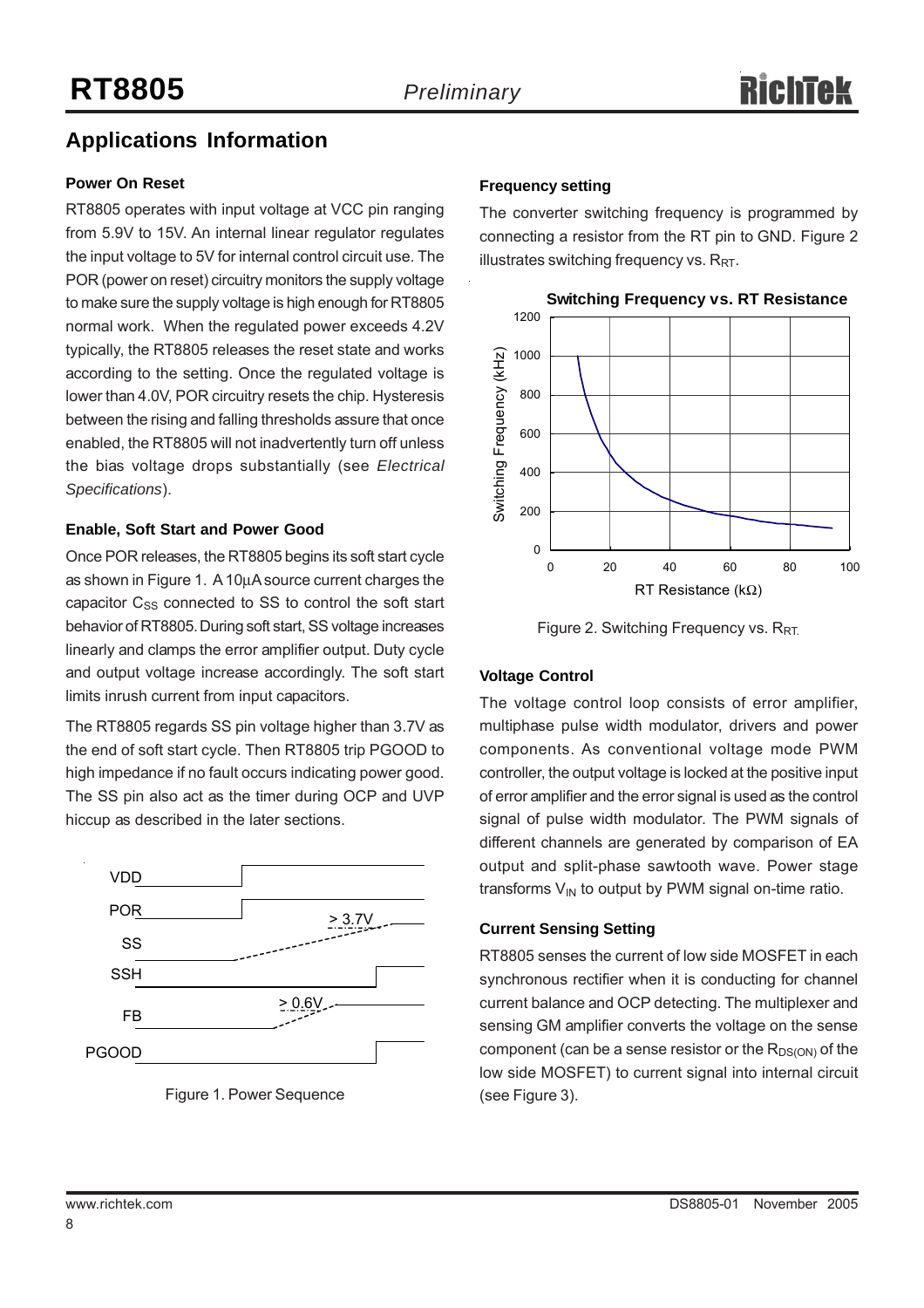

Figure 3. Current Sensing Loop

The sensing circuit gets  $I_X = I_{L(S/H)} \times R_{DS(ON)} \times GM$  by local feedback.  $I_X$  is sampled and held just before low side MOSFET turns off (See Figure 4). Therefore,



#### **Current Balance**

RT8805 senses the voltage drop of the low-side MOS and translates this to control the ramp signal. We can see that the voltage signal finally injected to channel one is proportional to  $(I_{L1} - I_{L2})$ . Channel two is proportional to  $(I<sub>L2</sub> - I<sub>L1</sub>)$ . In steady state and current balance situation, there is no sensed signal injected into the ramp.

If  $I_{11} > I_{12}$ , the ramp bottom of channel 1 will be lifted up and decreased the duty of UGATE1. On the other hand, the ramp bottom of channel 2 will be pulled low to increase the duty of UGATE2. Finally, the loop will be back to the balance state through above mentioned negative feedback scheme. Figure 5 shows this scheme.



Figure 5. Current Balance

#### **Gate control**

- a. Before SS signal reach the valley of the ramp voltage, UGATE and LGATE will be off.
- b. If SS pin is pulled down 0.4V, UGATE and LGATE will be off.
- c. UV protect function caused by FB < 0.6V and SS > 3.7V, and controller will trigger Always Hiccup Mode.
- d. When OC function occurs and SS > 3.7V, a constant current of 10μA starts to discharge the capacitor connected to SS pin right away. When OC occurs, UGATE and LGATE will be off. When the voltage at the capacitor connected to SS pin pass about 0.4V, a constant current of 10μA starts to charge the capacitor. The PWM signal is enable to pass to UGATE and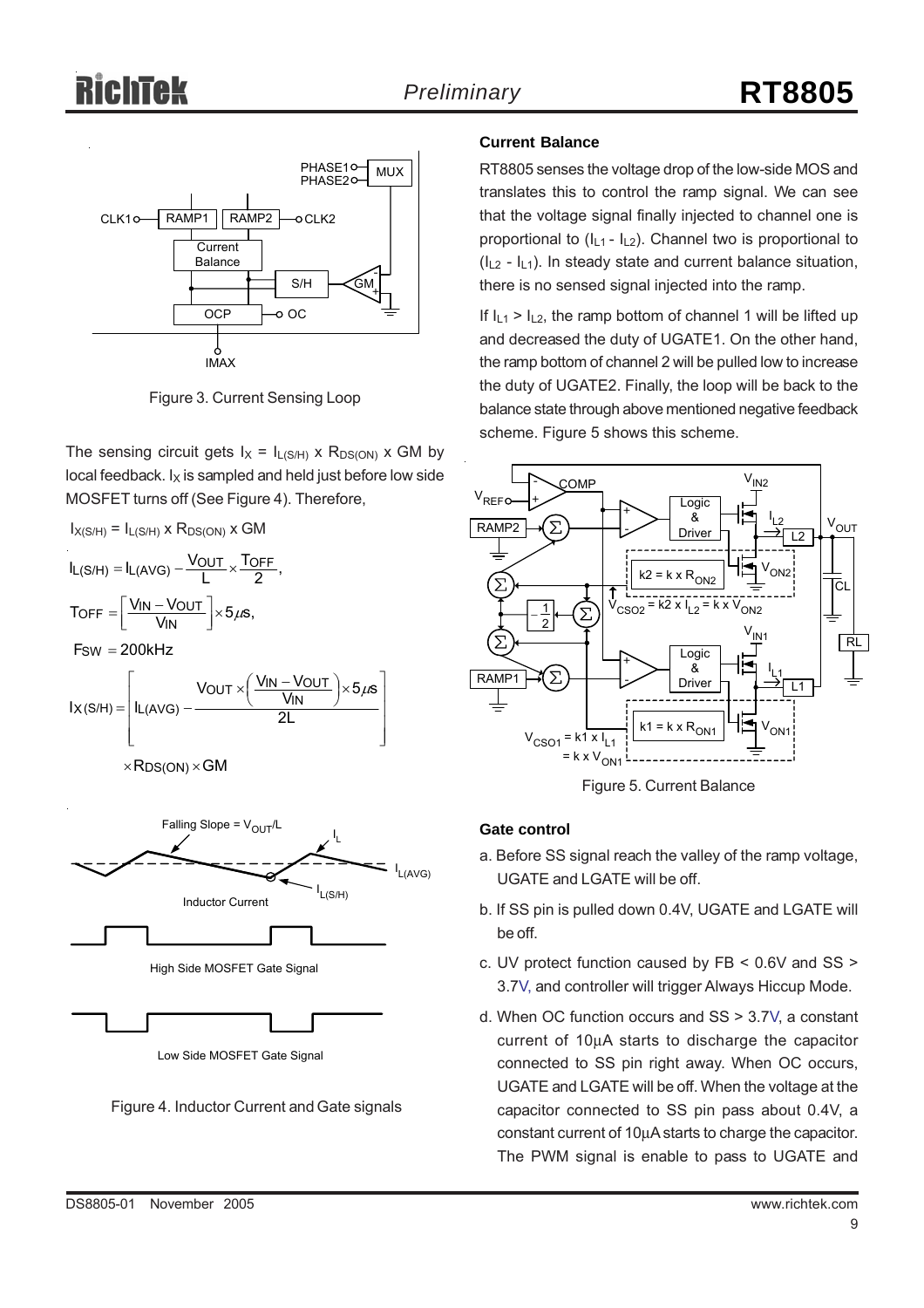## **RT8805** *Preliminary*

LGATE. OCP function monitors both channels, either one can activate OCP. If the OC protection occurs three times, OCSD (Over Current Shut Down) will be activated and shut down the chip.

e. When fault conditions occur or SS < 0.4V, the current sense function will be disabled.

#### **Power Good**

PGOOD goes high when soft-start voltage > 3.7V, and no fault conditions.

#### **Feedback Loop Compensation**

The RT8805 is a voltage mode controller ; the control loop is a single voltage feedback path including an error amplifier and PWM comparator. In order to achieve fast transient response and accurate output regulation, an adequate compensator design is necessary. The goal of the compensation network is to provide adequate phase margin (greater than 45 degrees) and the highest 0dB crossing frequency. To manipulate loop frequency response under its gain crosses over 0dB at a slope of -20dB/ decade.

#### 1) Modulator Frequency Equations

RT8805 is a voltage mode buck converter using the high gain error amplifier with transconductance (OTA, Operational Transconductance Amplifier), as Figure 6 shown.

The Transconductance:

 $\Delta V_M$  = (EA+) - (EA-);  $\Delta I_{OUT}$  = E/A output current. M ΔV  $GM = \frac{\Delta I_{OUT}}{\Delta V_{tot}}$ 



Figure 6. OTA Topology

This transfer function of OTA is dominated by a higher DC gain and the output filter ( $L_{\text{OUT}}$  and  $C_{\text{OUT}}$ ) with a double pole frequency at  $F_{LC}$  and a zero at  $F_{ESR}$ . The DC gain of the modulator is the input voltage  $(V_{\text{IN}})$  divided by the peak to peak oscillator voltage V<sub>RAMP</sub>.

The first step is to calculate the complex conjugate poles contributed by the LC output filter.

The output LC filter introduces a double pole, 40dB/decade gain slope above its corner resonant frequency, and a total phase lag of 180 degrees. The resonant frequency of the LC filter expressed as follows:

$$
F_{P(LC)} = \frac{1}{2\pi \times \sqrt{L_{OUT} \times C_{OUT}}}
$$

The next step of compensation design is to calculate the ESR zero. The ESR zero is contributed by the ESR associated with the output capacitance. Note that this requires that the output capacitor should have enough ESR to satisfy stability requirements. The ESR zero of the output capacitor expressed as follows:

$$
F_{Z(ESR)} = \frac{1}{2\pi \times COUT \times ESR}
$$

2) Compensation Frequency Equations

The compensation network consists of the error amplifier and the impedance networks  $Z_c$  and  $Z_F$  as Figure 7 shown.



Figure 7. Compensation Loop

$$
F_{Z1} = \frac{1}{2\pi \times R2 \times C2}
$$
\n
$$
F_{P1} = \frac{1}{2\pi \times R1 \times C1}
$$
\n
$$
F_{P2} = \frac{1}{2\pi \times R2 \times \left(\frac{C1 \times C2}{C1 + C2}\right)}
$$

Figure 8 shows the DC-DC converter's gain vs. frequency. The compensation gain uses external impedance networks ZC and ZF to provide a stable, high bandwidth loop. High crossover frequency is desirable for fast transient response, but often jeopardize the system stability. In order to cancel one of the LC filter poles, place  $F_{Z1}$  before the LC filter resonant frequency. In the experience, place  $F_{Z1}$  at 10% LC filter resonant frequency. Crossover frequency should be higher than the ESR zero but less than 1/5 of the switching frequency. The  $F_{P2}$  should be place at half the switching frequency.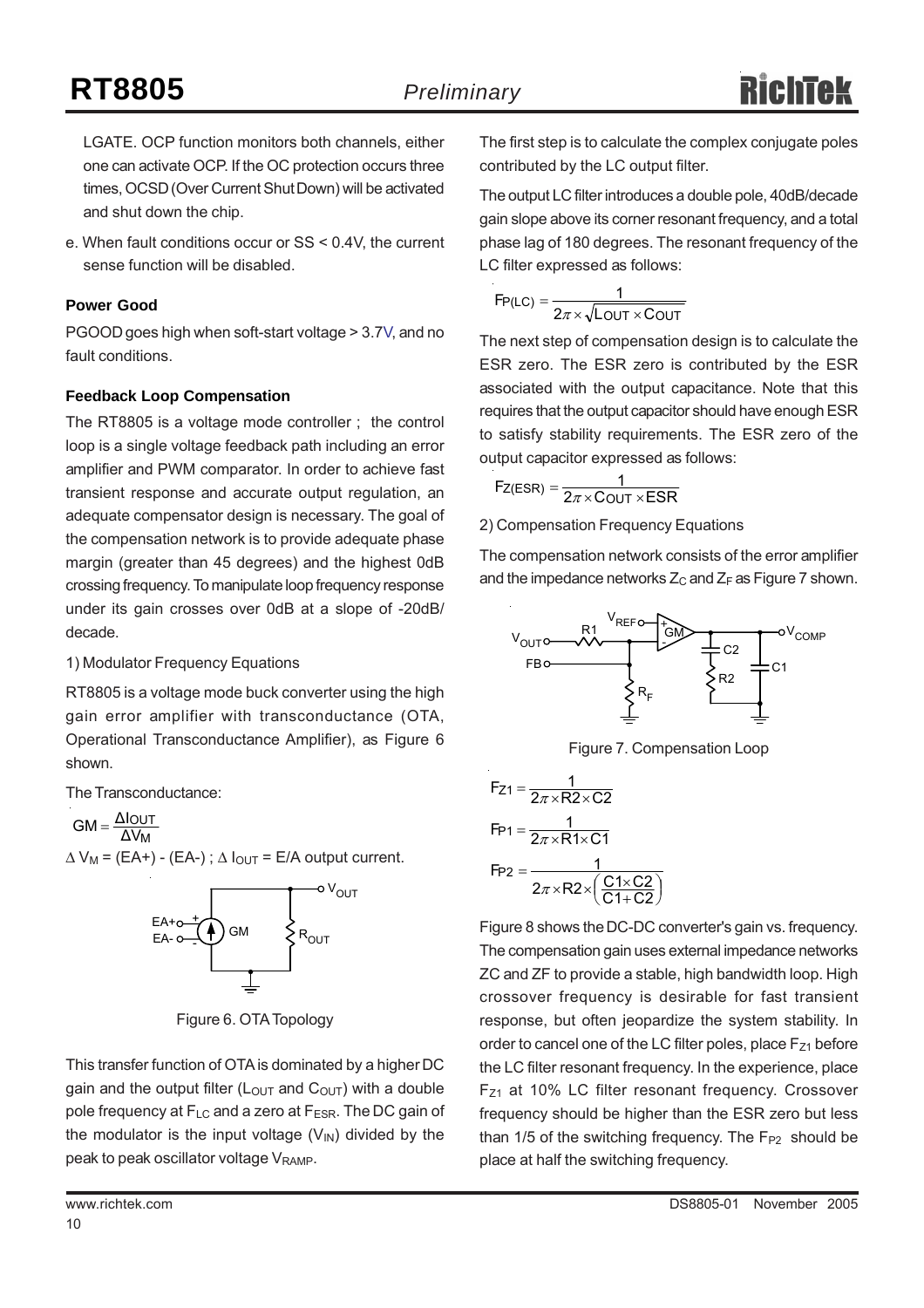## Riel





Figure 8. Type 2 Bode Plot

There is another type of compensation called Type 3 compensation that adds a pole-zero pair to the Type 2 network. It's used to compensate output capacitor whose ESR value is much lower (pure MLCC or OSCON Capacitors).

As shown in Figure 9, to insert a network between  $V_{\text{OUT}}$ and FB in the original Type 2 compensation network can result in Type 3 compensation. Figure 10 shows the difference of their AC response. Type 3 compensation has an additional pole-zero pair that causes a gain boost at the flat gain region. But the gain boosted is limited by the ratio (R1+R4)/R4; if R3 << R4.



Figure 9. Additional Network of Type 3 Compensation (Add between  $V_{\text{OUT}}$  and FB)



Figure 10. AC Response Curves of Type 2 and 3

Type 3 will induce three poles and two zeros.

Zeros :

$$
Fz_1 = \frac{1}{2\pi \times R2 \times C2}
$$

$$
Fz_2 = \frac{1}{2\pi \times (R1 + R3) \times C3}
$$

Poles :

$$
F_{P1} = \frac{1}{2\pi \times R2 \times \left(\frac{C1 \times C2}{C1 + C2}\right)}
$$
  
\n
$$
F_{P2} = \frac{1}{2\pi \times R3 \times C3}
$$
  
\n
$$
F_{P3} = \frac{1}{2\pi \times \left(\frac{R1 \times R3 \times C1}{R1 + R3}\right)};
$$

which is in the origin.

We recommend  $F_{Z1}$  placed in 0.5 x  $F_{P(LC)}$ ;  $F_{Z2}$  placed in  $F_{P(LC)}$ ;  $F_{P1}$  placed in  $F_{ESR}$  and  $F_{P2}$  placed in 0.5 x  $F_{SW}$ . Figure 11 shows Type 3 Bode Plot.



Figure 11. Type 3 Bode Plot

#### **Protection**

#### **OCP**

The RT8805 uses " Cycle by Cycle" current comparison. The over current level is set by IMAX pin. When OC function occurs and SS > 3.7V, a constant current of 10μA starts to discharge the capacitor connected to SS pin right away. When OC occurs, UGATE and LGATE will be off.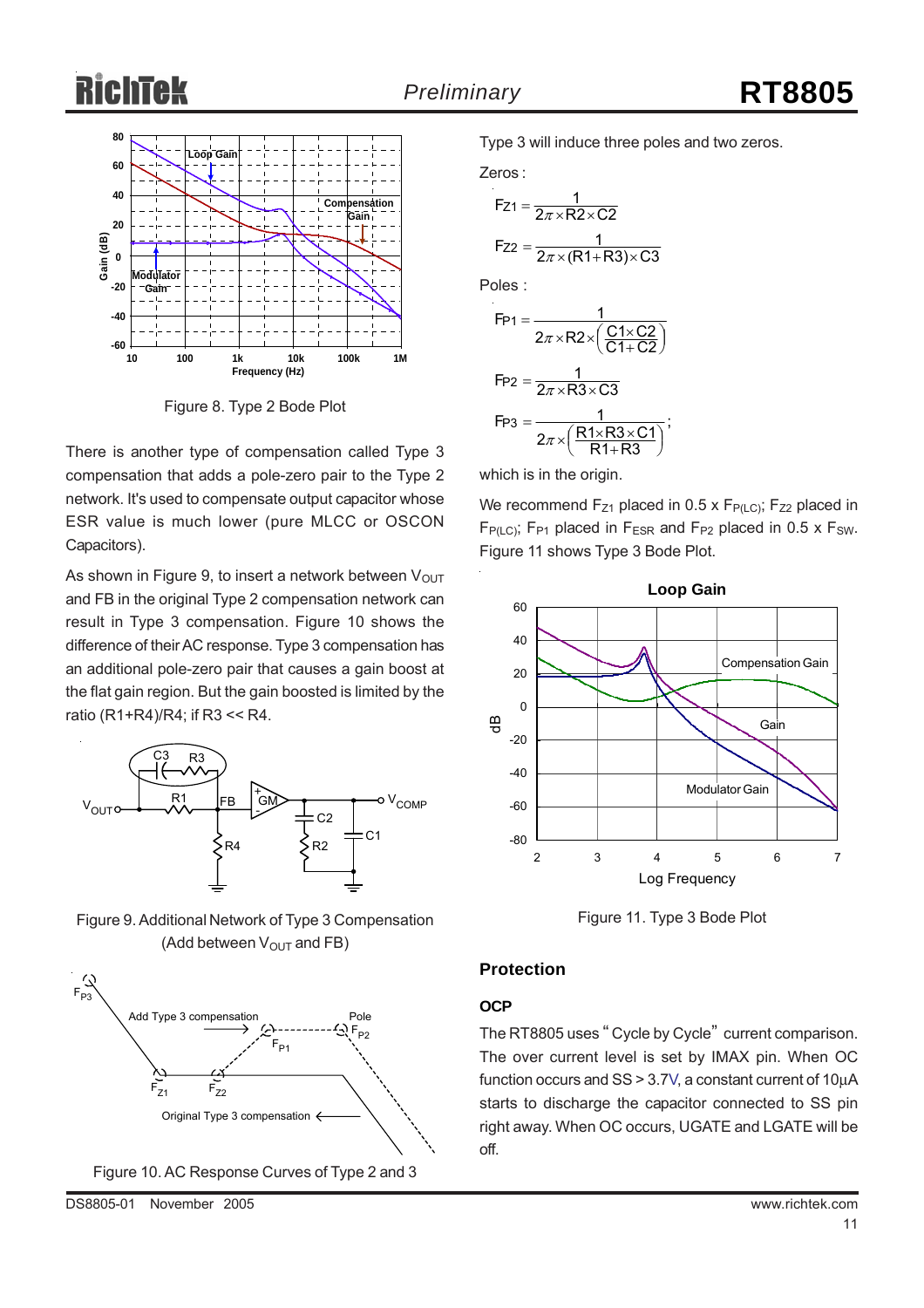When the voltage at the capacitor connected to SS pin pass about 0.4V, a constant current of 10μA starts to charge the capacitor. The PWM signal is enabled to pass to the UGATE and LGATE. OCP function monitors both channels, either one can activate OCP. If the OC protection occurs three times, the chip will shut down and the state will only be released by POR.

RT8805 uses an external resistor  $R_{IMAX}$  to set a programmable over current trip point. OCP comparator compares each inductor current with this reference current. RT8805 uses hiccup mode to eliminate fault detection of OCP or reduce output current when output is shorted to ground. The OCP comparator compares the difference between I<sub>x</sub> and I<sub>MAX</sub>.



For example:

From *Electrical Specifications* : R<sub>IMAX</sub> = 33kΩ

 $\rightarrow$  V<sub>PHASE</sub> = -220mV

Assume Low side MOSFET  $R_{DS(ON)} = 3m\Omega$ .

Get the OCP setting current is  $\frac{220 \text{mV}}{3 \text{m}\Omega}$  = 73A per PHASE (the valley of inductor's current). 3mΩ

Change the setting current which you want from 73A per PHASE to 50A per PHASE.

Following below steps:

1. Calculate phase voltage. If Low side MOSFET

 $R_{DS(ON)} = 3m\Omega$ , V<sub>PHASE\_new</sub> = -150mV.

 $\mathsf{R}_{\mathsf{IMAX\_new}} = 48.4 \mathrm{k}\Omega$  $IMAX_new = \frac{-22UIIIV}{VPHASE_new} \times 33k\Omega$ 2. RIMAX new  $=$ 

### **UVP**

By detecting voltage at FB pin when SS > 3.7V. If FB < 0.6V, the chip will trigger the always Hiccup mode and a constant current source 10μA starts to charge capacitor at SS pin when SS pass 0.4V and discharge Css when SS > 3.7V. As Figure 12 shown.



Figure 12. UVP (Always Hiccup Mode)

#### **OTP**

Monitor the temperature near the driver part within the chip. Shutdown the chip when OTP (Typical trip point : 170°C).

#### **General Design Guide**

This design guide is intended to provide a high-level explanation of the steps necessary to create a multi-phase power converter. It is assumed that the reader is familiar with many of the basic skills and techniques referenced below.

#### **Power Stages**

Designing a multi-phase converter is to determine the number of phases. This determination depends heavily on the cost analysis which in turn depends on system constraints that differ from one design to the next. Principally, the designer will be concerned with whether components can be mounted on both sides of the circuit board, whether through-hole components are permitted, the total board space available for power-supply circuitry, and the maximum amount of load current. Generally speaking, the most economical solutions are those in which each phase handles between 20 to 25 A (One Upper and one Lower MOSFET). All surface-mount designs will tend toward the lower end of this current range.

If through-hole MOSFETs and inductors can be used, higher per-phase currents are possible. In cases where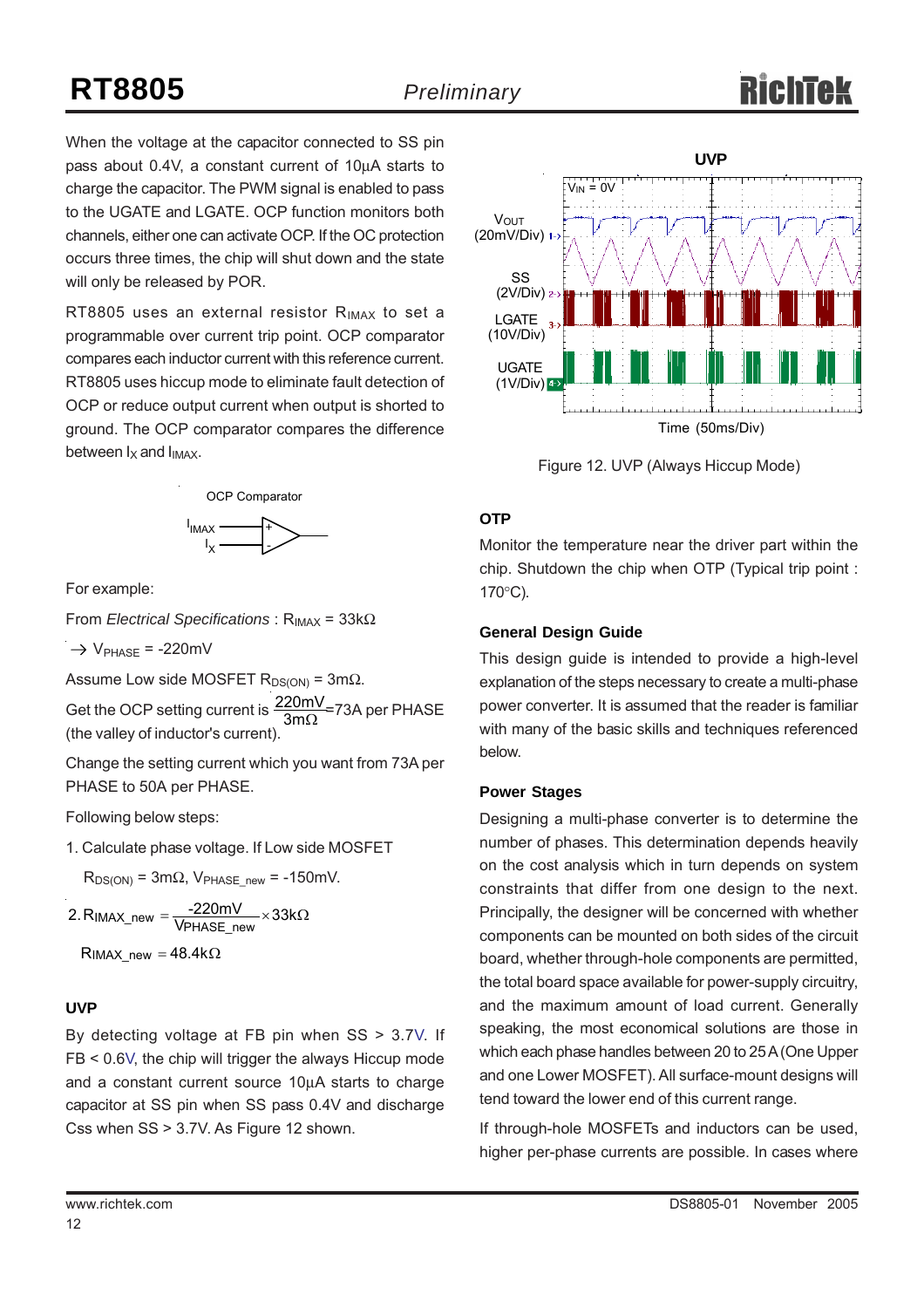# RichTek

board space is the limiting constraint, current can be pushed as high as 40A per phase, but these designs require heat sinks and forced air to cool the MOSFETs, inductors and heat dissipating surfaces.

#### **MOSFETs**

The choice of MOSFETs depends on the current each MOSFET will be required to conduct, the switching frequency, the capability of the MOSFETs to dissipate heat, and the availability and nature of heat sinking and air flow.

#### **Package Power Dissipation**

When choosing MOSFETs it is important to consider the amount of power being dissipated in the integrated drivers located in the controller. Since there are a total of two drivers in the controller package, the total power dissipated by both drivers must be less than the maximum allowable power dissipation for the VQFN package. Calculating the power dissipation in the drivers for a desired application is critical to ensure safe operation. Exceeding the maximum allowable power dissipation level will push the IC beyond the maximum recommended operating junction temperature of 125°C. The maximum allowable IC power dissipation for the 3x3 VQFN package is approximately 1.47W at room temperature.

According below equations at two phases operation, it's clear to describe that the junction temperature of the chip is directly proportional to the total  $C_{ISS}$  (including  $C_{UGATE}$ and CLGATE) of all external MOSFETs.

 $P_D$  = (  $C_{UGATE}$  x  $V_{BOOT\text{-PHASE}}^2$  x f ) + (  $C_{LGATE}$  x  $V_{CC}^2$  x f ) + χ  $T_J = T_A + (\theta_{JA} \times P_D)$ 

(χ is the minor factor and could be ignored)

For example, according to the application we evaluated on board, the  $C_{UGATE} = 1nF$ ,  $C_{LGATE} = 5nF$  (dual MOSFETs in parallel),  $V_{CC}$  = 12V,  $V_{BOOT-PHASE}$  = 12V, and operation frequency = 300kHz.

 $P_D \approx 1$ nF x 12<sup>2</sup> x 300kHz + 2 x 5nF x 12<sup>2</sup> x 300kHz = 475mW / PHASE

$$
T_J = 30
$$
°C+ 68°C/W x 0.475W x 2 = 94.6°C

That means the junction temperature is most likely to be

operated under or over maximum (~125°C) operation rating.

#### **Layout Considerations**

Layout is very important in high frequency switching converter design. If designed improperly, the PCB could radiate excessive noise and contribute to the converter instability.

First, place the PWM power stage components. Mount all the power components and connections in the top layer with wide copper areas. The MOSFETs of Buck, inductor, and output capacitor should be as close to each other as possible. This can reduce the radiation of EMI due to the high frequency current loop. If the output capacitors are placed in parallel to reduce the ESR of capacitor, equal sharing ripple current should be considered. Place the input capacitor directly to the drain of high-side MOSFET. In multi-layer PCB, use one layer as power ground and have a separate control signal ground as the reference of the all signal. To avoid the signal ground is effect by noise and have best load regulation, it should be connected to the ground terminal of output. Furthermore, follows below guidelines can get better performance of IC :

- 1. A multi-layer printed circuit board is recommended.
- 2. Use a middle layer of the PC board as a ground plane and making all critical component ground connections through vias to this layer.
- 3. Use another solid layer as a power plane and break this plane into smaller islands of common voltage levels.
- 4. Keep the metal running from the PHASE terminal to the output inductor short.
- 5. Use copper filled polygons on the top and bottom circuit layers for the phase node.
- 6. The small signal wiring traces from the LGATE and UGATE pins to the MOSFET gates should be kept short and wide enough to easily handle the several Amperes of drive current.
- 7. The critical small signal components include any bypass capacitors, feedback components, and compensation components. Position those components close to their pins with a local GND connection, or via directly to the ground plane.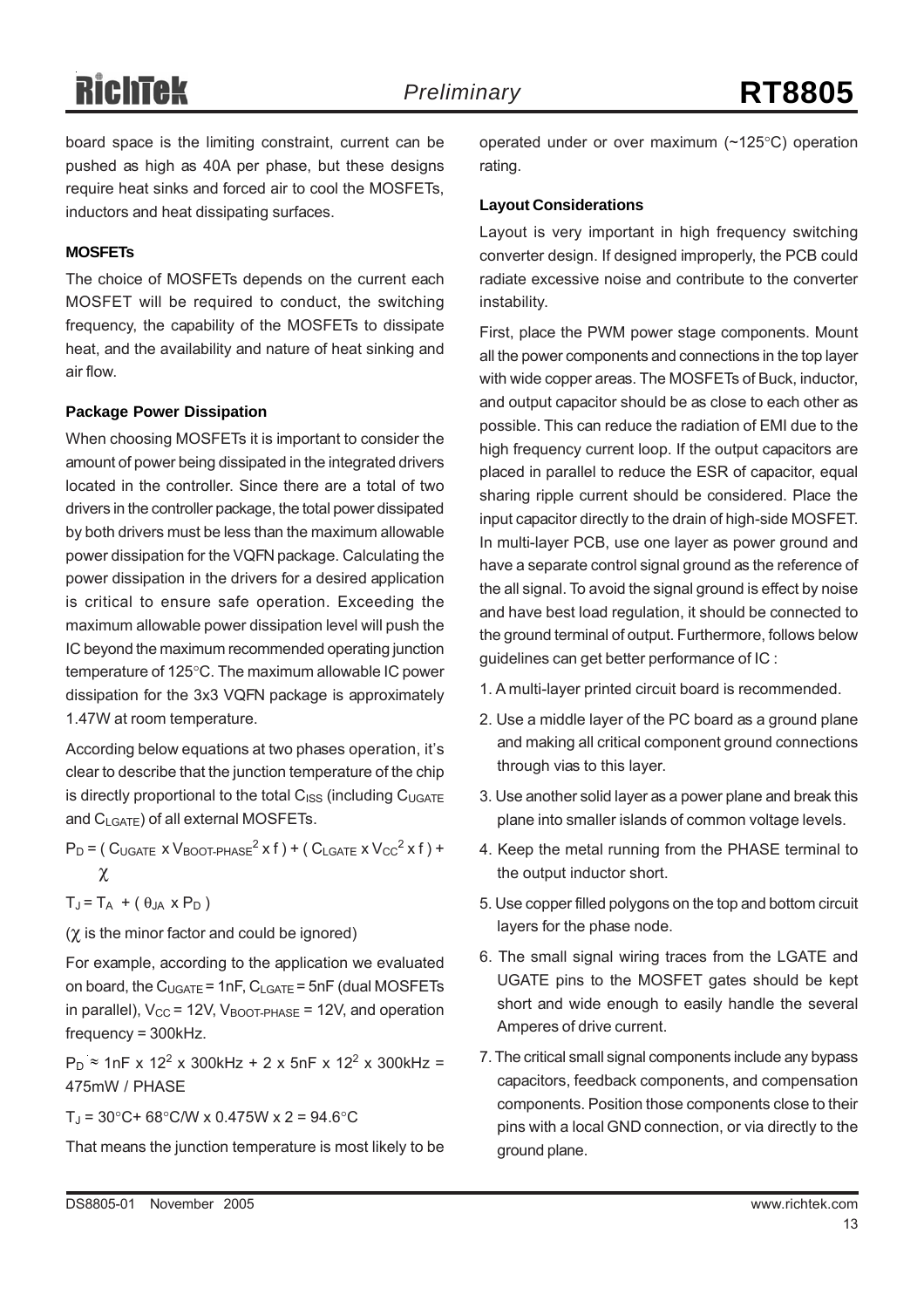## **RT8805** *Preliminary*

- 8.  $R_T$  and  $R_{IMAX}$  resistors should be near the  $R_T$  and  $R_{IMAX}$ pin respectively, and their GND return should be short, and kept away from the noisy MOSFET GND.
- 9. Place the compensation components close to the FB and COMP pins.
- 10. The feedback resistors for both regulators should also be located as close as possible to the relevant FB pin with vias tied straight to the ground plane as required.
- 11. Minimize the length of the connections between the input capacitors,  $C_{\text{IN}}$  and the power switches by placing them nearby.
- 12. Position both the ceramic and bulk input capacitors as close to the upper MOSFET drain as possible, and make the GND returns (From the source of lower MOSFET to  $V_{IN}$ ,  $C_{VIN}$ , GND) short.
- 13. Position the output inductor and output capacitors between the upper MOSFET and lower MOSFET and the load.
- 14. AGND should be on the clearer plane, and kept away from the noisy MOSFET GND.